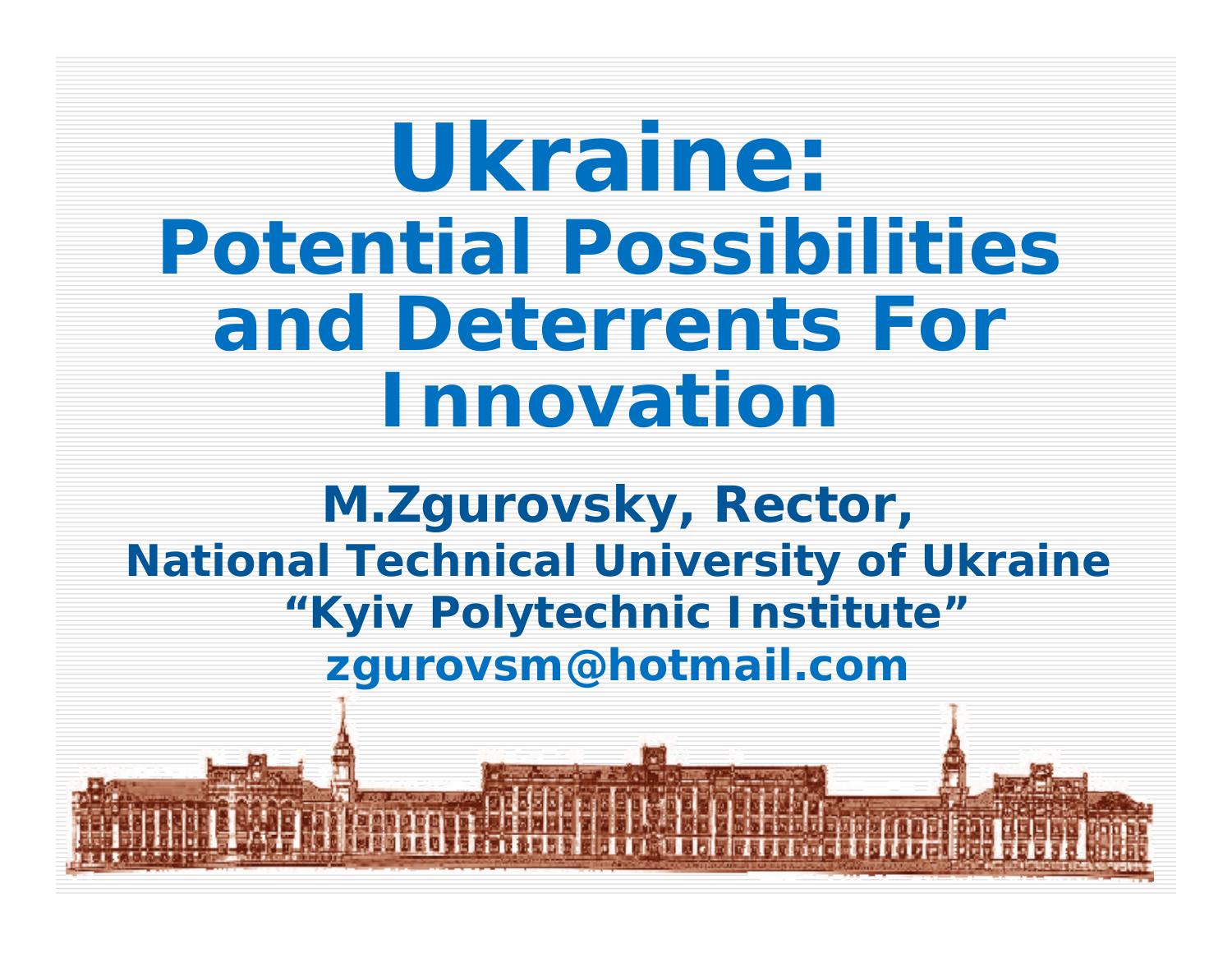**As Rector of the National Technical University of Ukraine "Kyiv Polytechnic Institute" I would like to welcome all of the participants of the conference today.**

**I would especially like to welcome the experts and participants from outside of Ukraine who are taking time out from their busy schedules to be here in Kyiv and to help with this important topic of Entrepreneurship, Technology Transfer, Intellectual Property, and Commercialization of Innovation in Ukraine**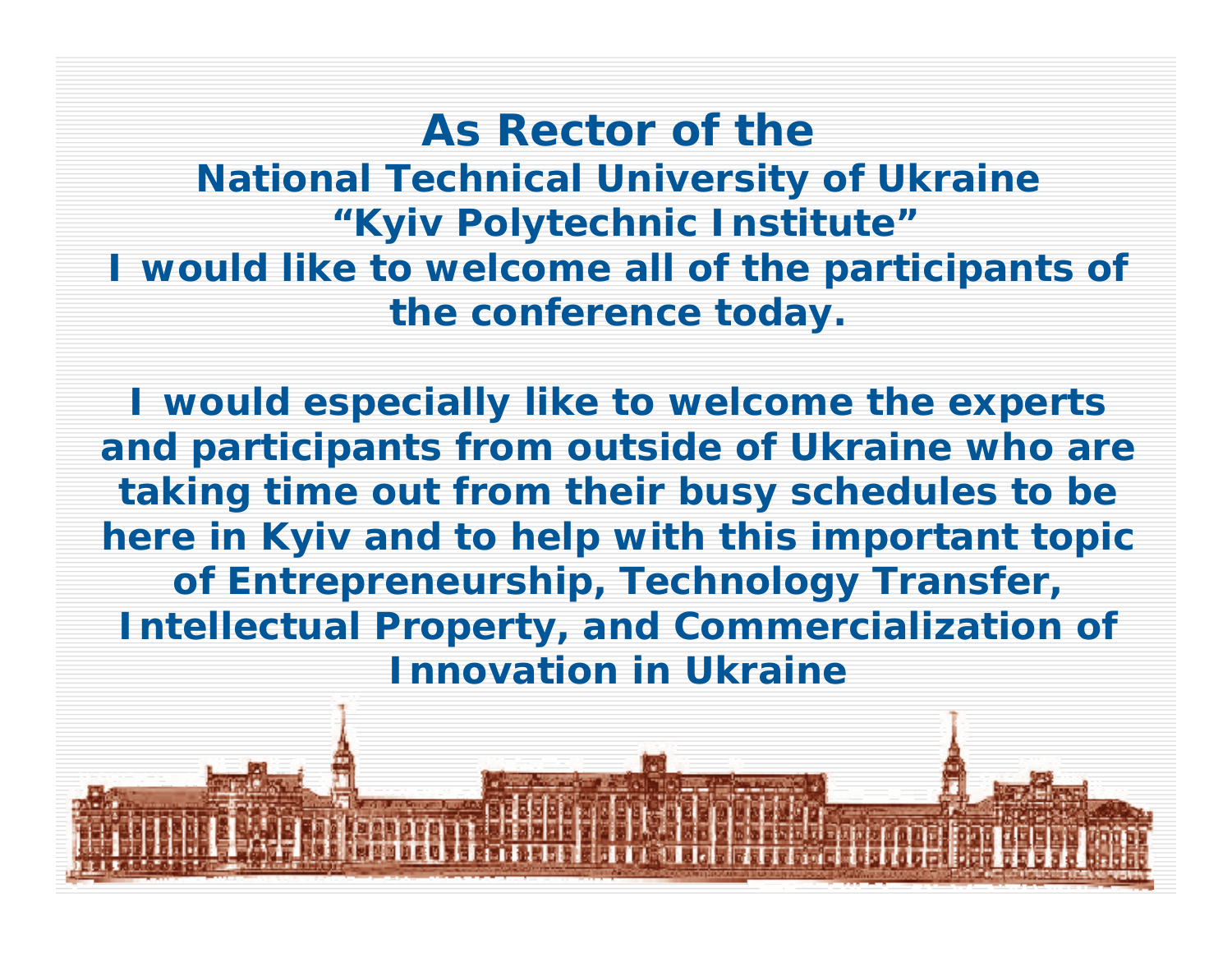**And a special thank you to the dedicated organizers from the United Nations Economic Commission for Europe.**

**Welcome to Mr. Andrey Vasiliev, Deputy Executive Secretary, UNECE.**

**I would especially like to welcome the experts and participants from outside of Ukraine who are taking time out from their busy schedules to be here in Kyiv and to help with this important topic of Entrepreneurship, Technology Transfer, Intellectual Property, and Commercialization of Innovation in Ukraine**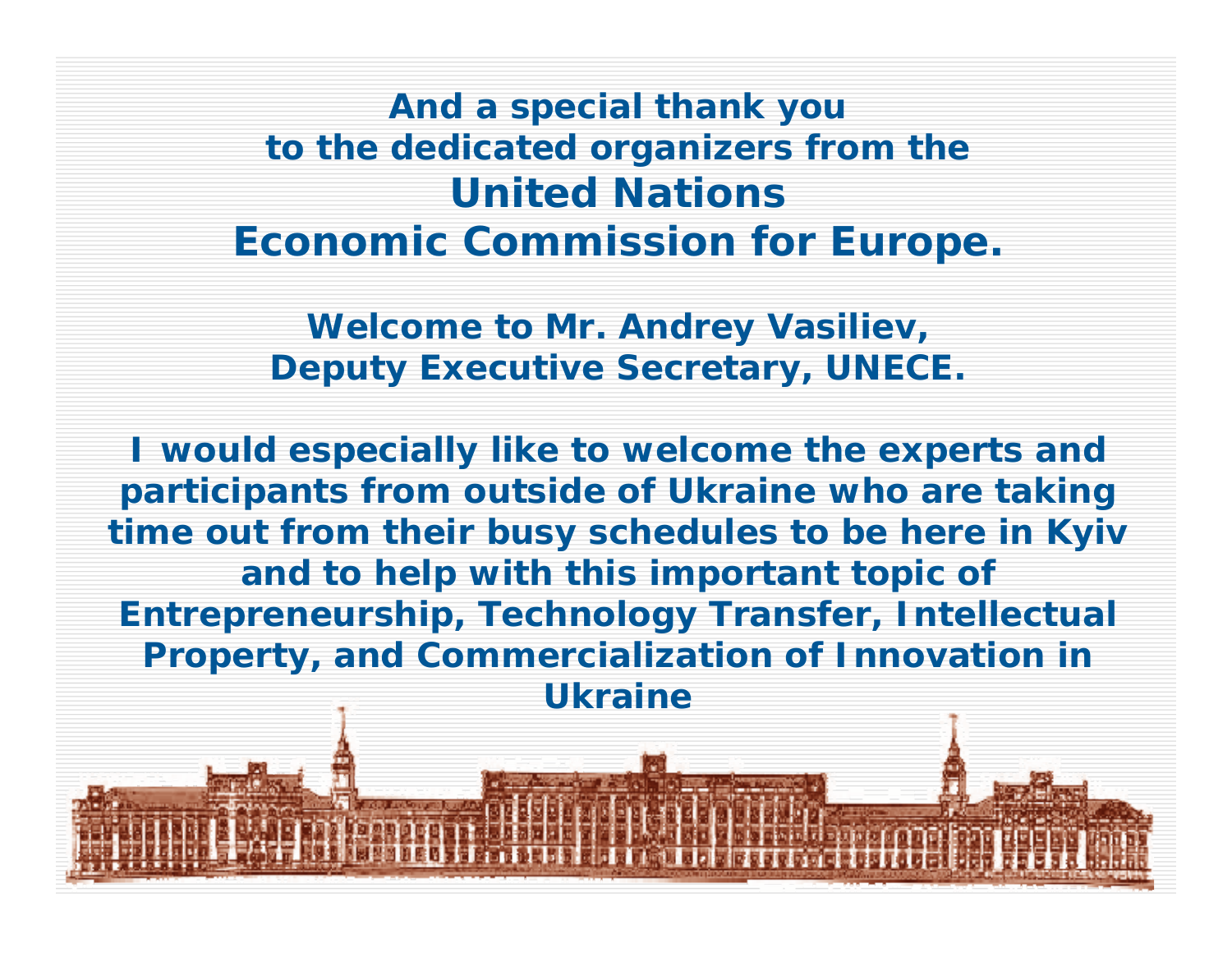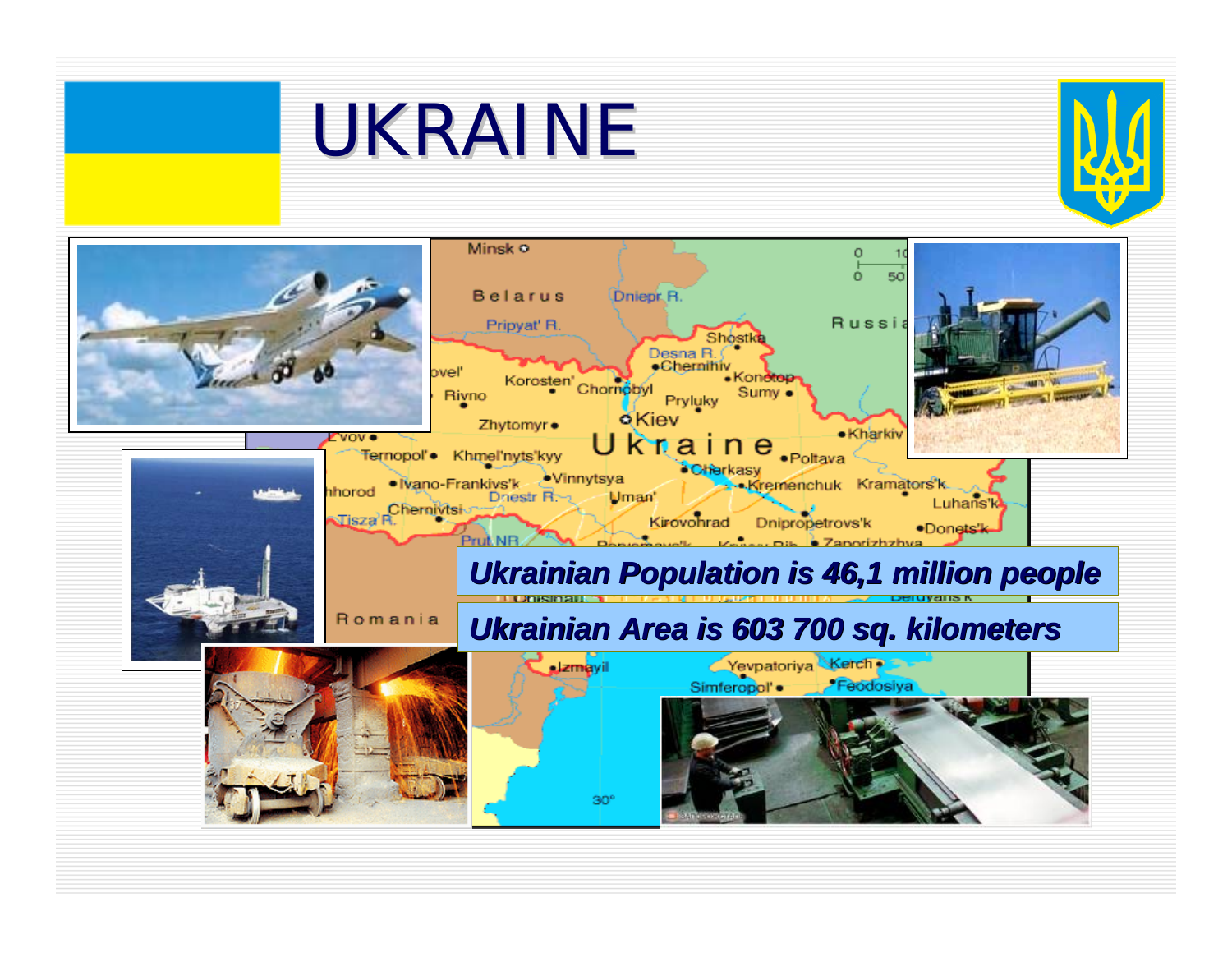

# **Nobel Prize Winners of Ukrainian Origin**



**15 May, 1845 – 15 Jul. , 1916 Ilya Ilyich Mechnikov**

**The Nobel Prize in Physiology or Medicine (1908)**



**22 Jul., 1888 – 16 Aug., 1973 Selman Abraham Waksman**

**The Nobel Prize in Physiology and Medicine (1952)**



**9 Jan., 1908 – 1 Apr., 1968 Lew Davidovich Landau**

**The Nobel Prize in Physics (1962)**



**30 Apr., 1901 – 8 Jul., 1985 Simon Smith Kuznets**

**The Nobel Memorial Prize in Economic Sciences (1971)**

**Born on July,18,1937 Roald Hoffmann** 

**The Nobel Prize in Chemistry (1981)**



**8 Mar., 1924 – 29 Sep., 2010 Georges Charpak** 

**The Nobel Prize in Physics (1992)**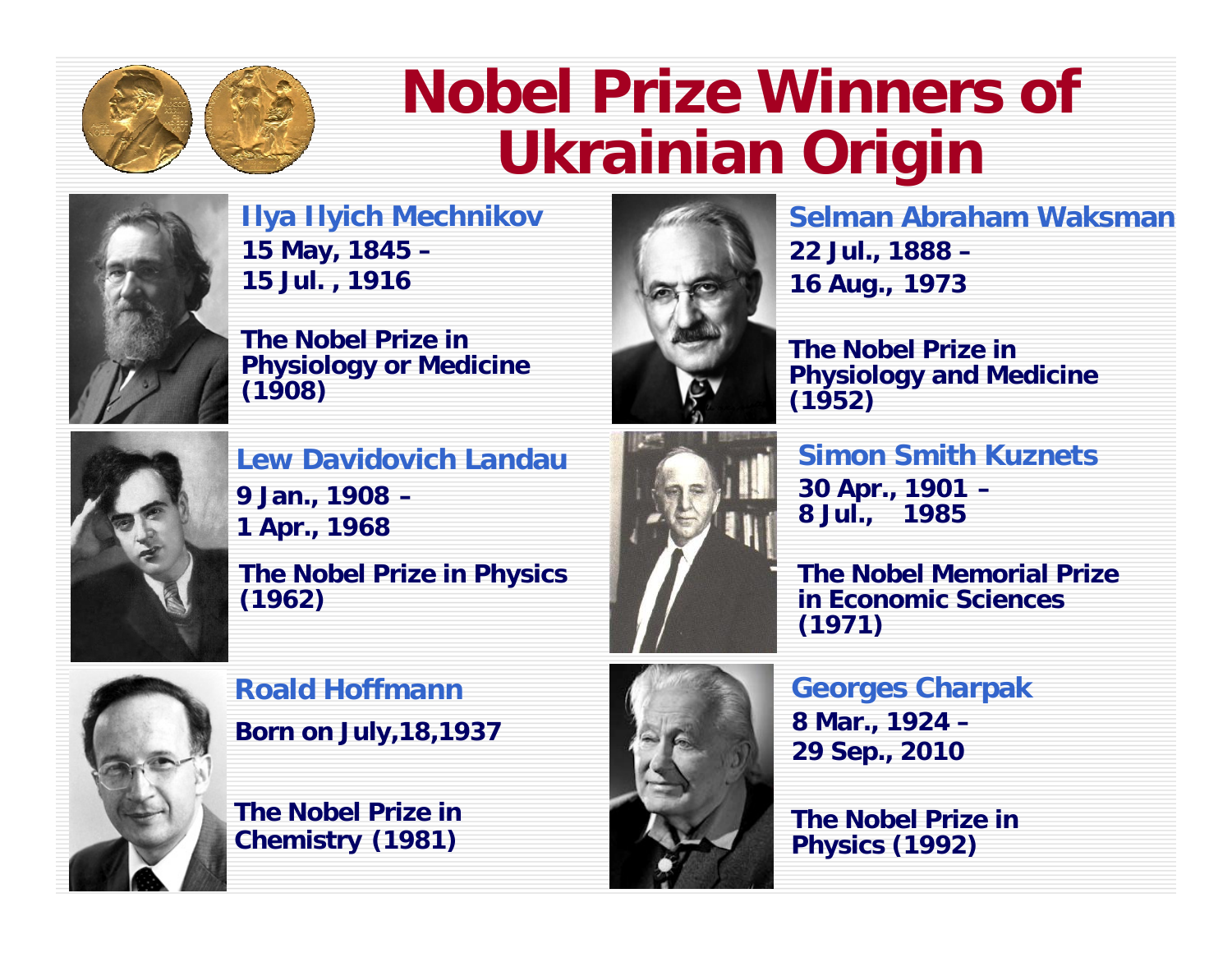# **Some Selected Famous Scientists and Engineers of Ukrainian Origin**



**2 Feb., 1845 – 31 Jan., 1918 Ivan Pavlovych Pulyui**

**Physicist, inventor, has been championed as an early championed as an early developer of X developer of X-rays us rays usage for medical medicalimaging imaging.**



**25 May, 1889 – 26 Oct., 1972 Igor Ivanovich Sikorsky**

**A pioneer of aviation in both pioneer of aviation in both helicopters helicopters, fixed-wing aircraft aircraft; designed and flew designed and flew the world's first multi the world's first multi-engine fixed-wing aircraft wing aircraft and the and the first airliner first airliner.**

#### **Sergey Pavlovich Korolyov**

**A rocket engineer and rocket engineer and designer designer. 12 Jan., 1907 – 14 Jan., 1966**

**7 Feb., 1906 – 4 Apr., 1984 Oleg Konstantinovich Antonov**

Aircraft designer, the founder of Antonov ASTC, a worldfamous aircraft company in **Ukraine Ukraine.**



**22 Dec., 1878 – 29 May, 1972 Stepan Prokopovych Tymoshenko**





**5 Mar., 1870 – 12 Jul., 1953 Evgeny Oscarovich Paton**

**Welding and Welding and bridge**  construction engineer, the hea **of the Institute of Welding, Academy of Science, Ukraine. Academy of Science, Ukraine.**

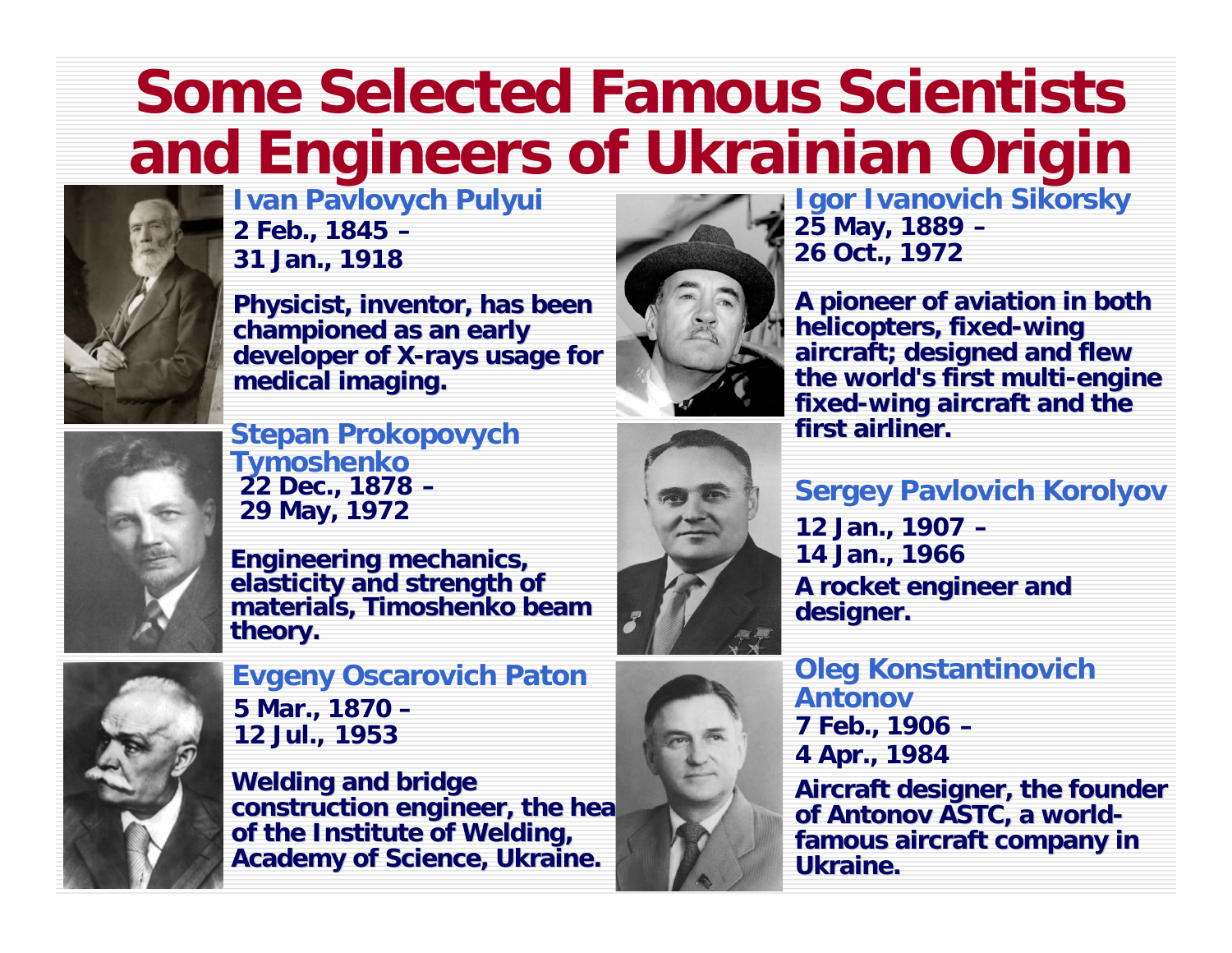# **Innovation potential of Ukraine Innovation potential of Ukraine**

#### **EDUCATION**

#### **SCIENCE SCIENCE HIGH**

#### **Higher educational institutions of the ІІІ-IV accreditation levels - 350**

**Number of students-2,245 Ml.**

**Number of students per 10 thousand of the population at higher educational institutions of the ІІІ-IV accreditation levels – 488** 

**Ukraine is ranked the 40th in the world by its education level**

**Doctors of science –17 000.Candidate of sciences– 48 000. Carried out research –technical works:**- **4400 doctors of science**- **17100 candidates of sciences**-**Specific weight of the executed research-technical works volume in GDP– 0,95 %**

**Specific weight of enterprises which introduced innovations - 10,7 % Specific weight of sold innovative products in the total industrial output - 4,8% In the world competitiveness rating of 2009-2010 Ukraine is ranked82nd.By the "ability for** 

**innovations" in 2009-2010 Ukraine is ranked 32nd.**

#### **-TECH COMPANIES TECH COMPANIES**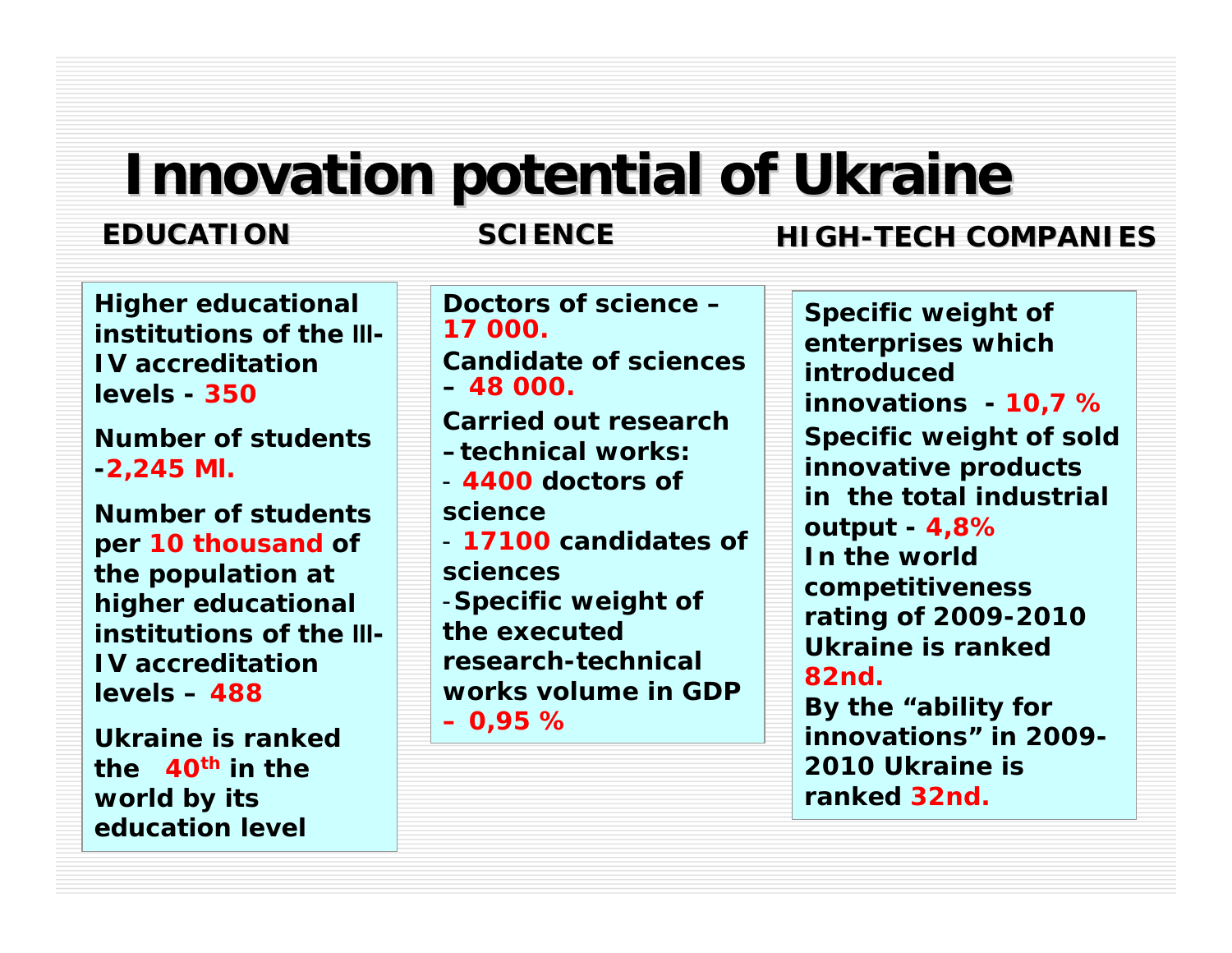# **Ukrainian Strategic Priority<br>Directions For Innovation Activities 2003- 2013**

- **1. Modernization of electric power plants, new and renewable energy sources, innovative resource saving technologies;**
- **2. Machine building and instrument making as the basis for high technological updating of all industries, development of high quality metallurgy;**
- **3. Nanotechnologies, micro electronics, information technologies, telecommunication;**
- **4. Improvement of chemical technologies, new materials, development of biotechnologies;**
- **5. High technological development of agriculture and processing industry;**
- **6.Transportation systems, construction and reconstruction;**
- **7.Protection and improvement of people's health and environment;**
- **8. Development of innovation awareness of the society, production of land transportation facilities, aircraft, water transport and connected with them devices and equipment, necessary components, development and introduction of innovative technologies for their production.**

**Law of Ukraine dtd. 16.01.2003 Law of Ukraine dtd. 16.01.2003 № 433 -IV**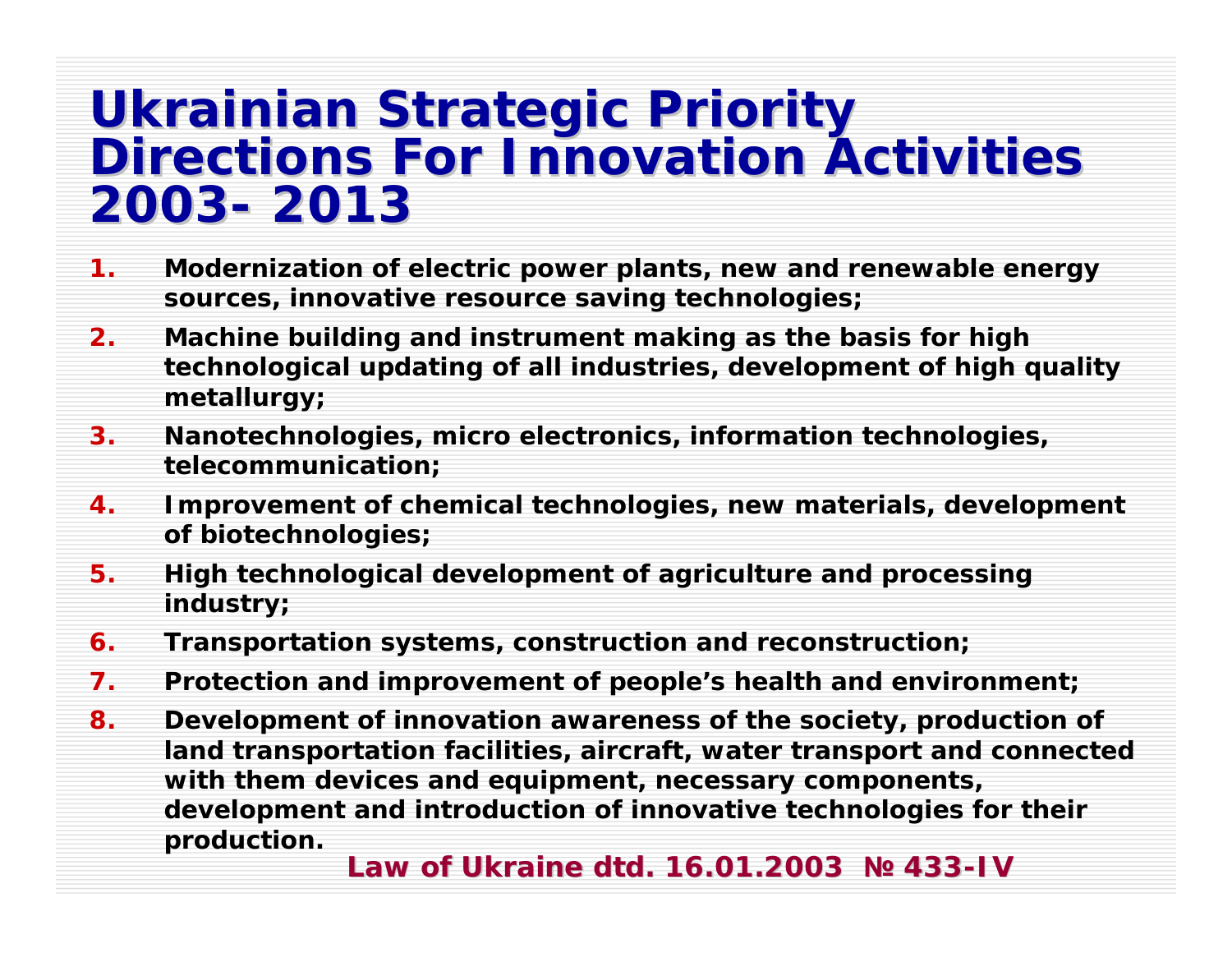### **Priority Directions of Scientific and Technical Development Up To and Technical Development Up To 2020**

- 1. Fundamental scientific research for important problems of scientific-technical, social-political, human potential development to ensure competitiveness of Ukraine in the world and sustainable development of the society and country;
- 2.Information and communication technologies;
- 3.Power engineering and energy efficiency;
- 4.Rational environmental management;
- 5. Life sciences, new technologies in prevention and treatment of most widely disseminated diseases;
- 6.New substances and materials.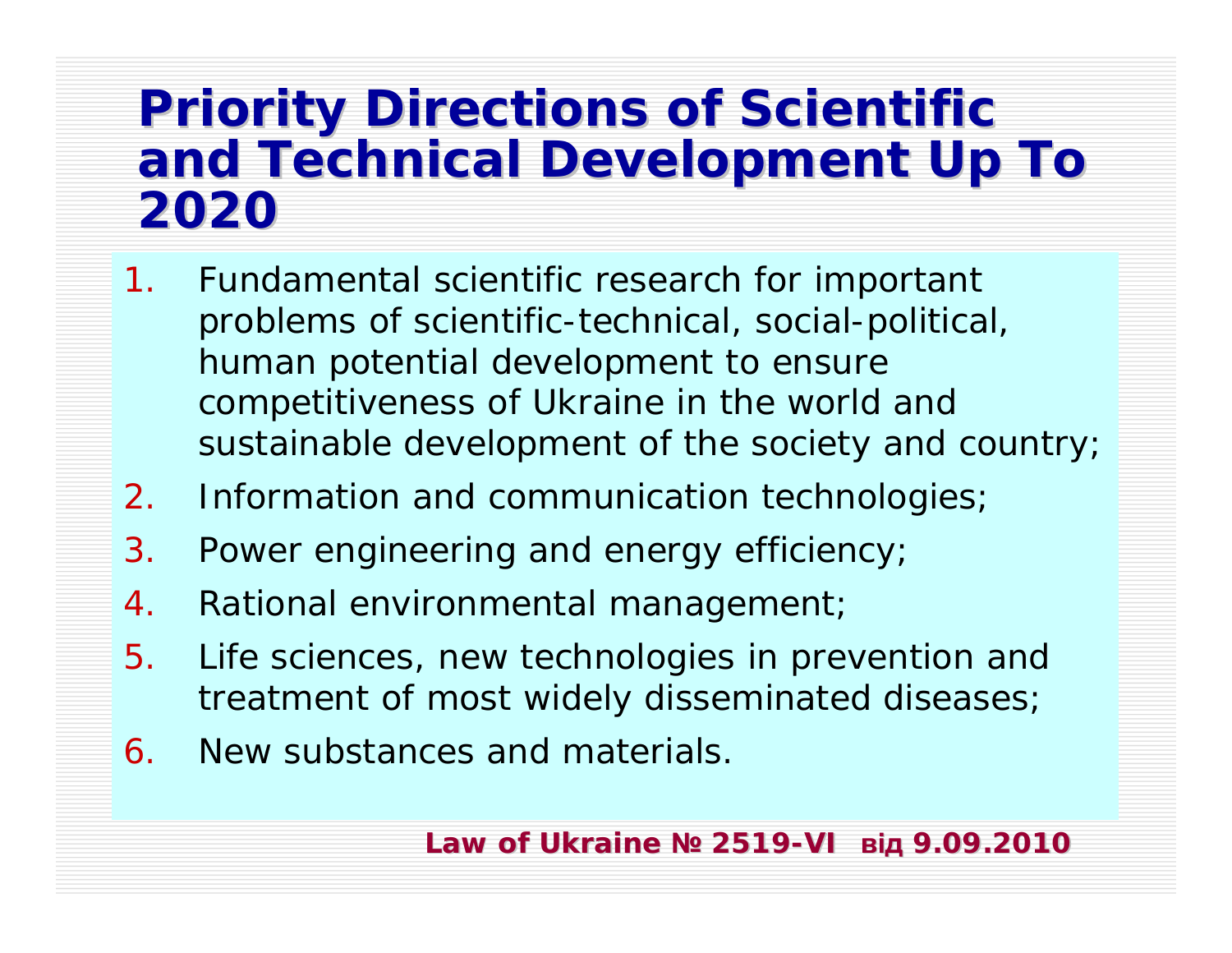## **Main Deterrents for Innovation Development in Ukraine**

1.Imperfection of Ukrainian legislation on intellectual property;

2. Patenting problems. Absence of experience of patents preparation by Ukrainian patent attorneys.

3. Gap between patenting and implementation;

4. Absence of investment stimulation mechanisms in Ukraine;

5. There is not enough foreign investors in Ukraine.